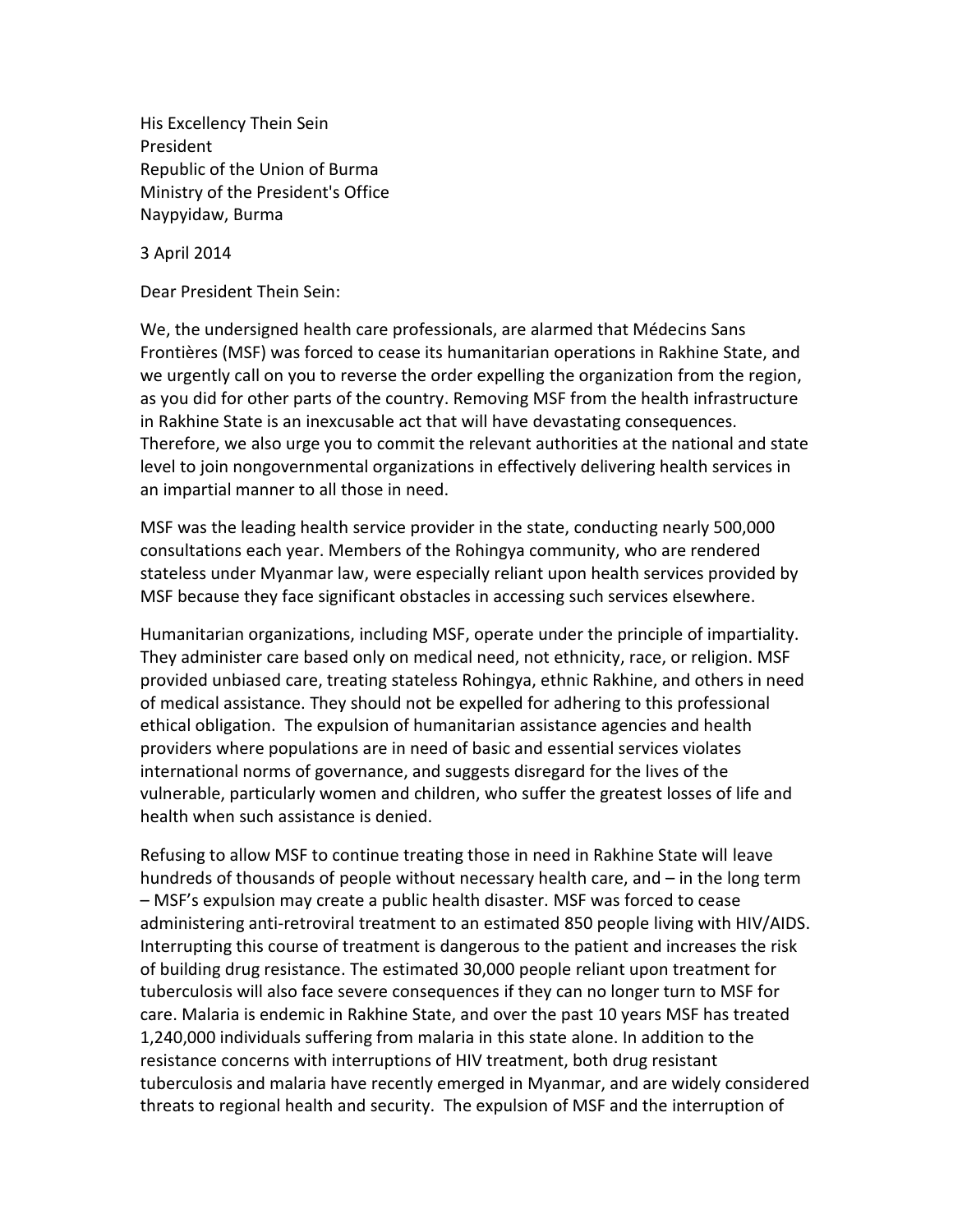His Excellency Thein Sein 3 April 2014 Page 2

HIV, TB, and malaria treatment programs are of ASEAN and Asian regional concern, as well as national ones. Internally displaced people in Rakhine State will likely face heightened vulnerability to these and other diseases, and providing accessible health care to displaced populations should be a priority for regional and national authorities. Myanmar risks undermining the tremendous work of her health professionals in attempting to control drug resistant TB and malaria through the reckless expulsion of MSF.

Again, we reiterate the need for you to immediately reverse this order, as you did for the rest of the country and region, and ensure all people living in Rakhine State enjoy access to health care services.

Sincerely,

# **Michael J. Klag, MD, MPH**

Dean, Johns Hopkins Bloomberg School of Public Health, Baltimore, Maryland

### **Peter C. Agre, MD**

Bloomberg Distinguished Professor, 2003 Nobel laureate in Chemistry, Johns Hopkins Bloomberg School of Public Health, Baltimore, Maryland

### **Professor Arjuna Aluwihare, MD**

Emeritus Professor of Surgery at the University of Peradeniya in Sri Lanka, Former President of the National Academy of Sciences of Sri Lanka, Peradeniya, Sri Lanka

# **Holly G. Atkinson, MD, FACP**

Director, Human Rights Program, Arnhold Global Health Institute at Mount Sinai, Former President of Physicians for Human Rights, New York, New York

#### **Eric B. Bass, MD, MPH**

Professor of Medicine, Johns Hopkins University, Baltimore, Maryland

# **Donald S. Burke, MD**

UPMC - Jonas Salk Chair in Global Health Dean, Graduate School of Public Health, University of Pittsburgh, Pittsburgh, Pennsylvania

# **Richard Carmona, MD, MPH, FACS**

17<sup>th</sup> Surgeon General of the United States; Distinguished Professor, University of Arizona, Tucson, Arizona

# **G. Thomas Chandler, MSc, PhD**

Dean, Arnold School of Public Health, and Professor, Environmental Health and Marine Sciences, University of South Carolina, Columbia, South Carolina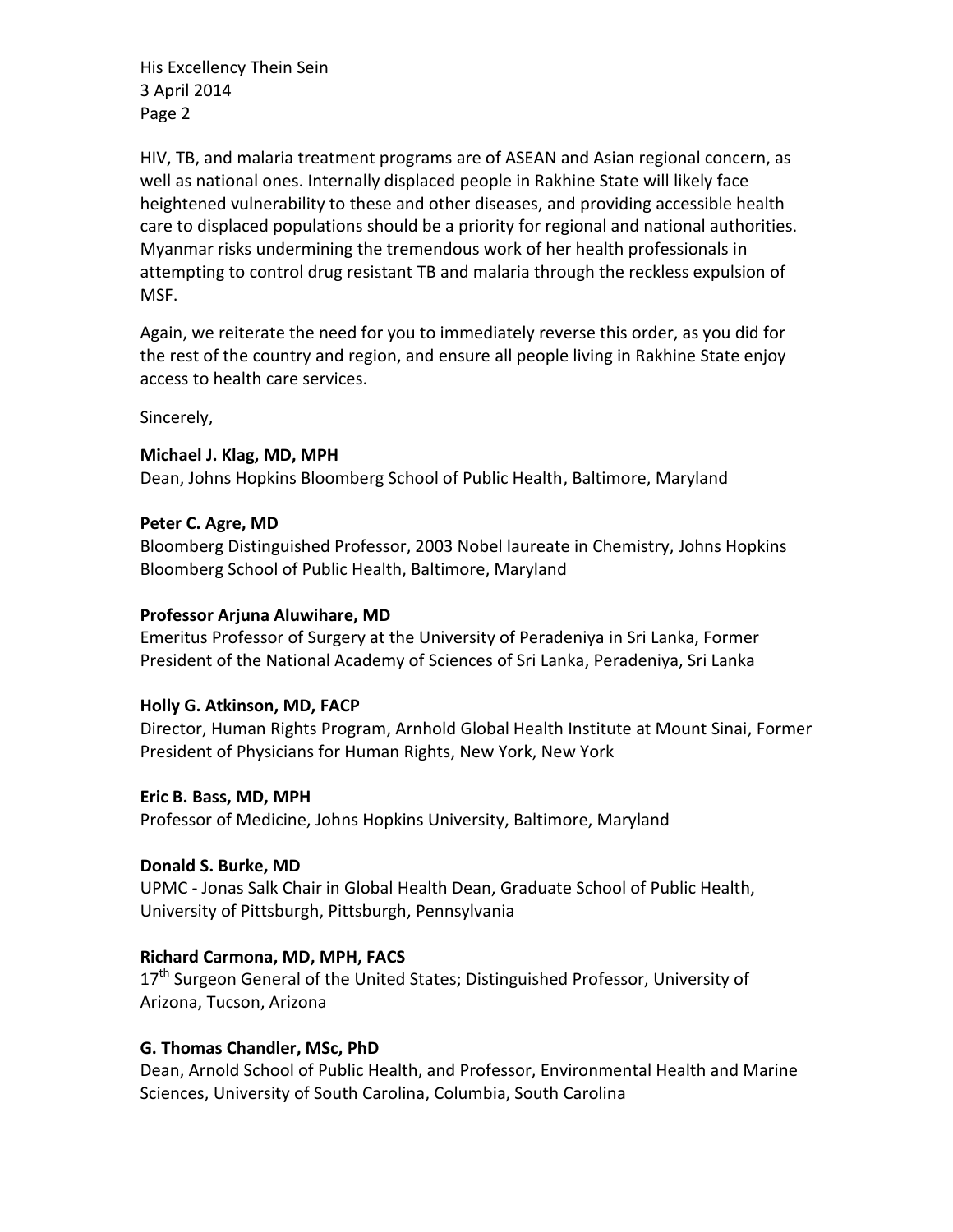His Excellency Thein Sein 3 April 2014 Page 3

### **Jane E. Clark, PhD**

Professor and Dean, School of Public Health, University of Maryland, College Park, Maryland

### **Paul D. Cleary, PhD**

Anna M.R. Lauder Professor of Public Health, Dean, Yale School of Public Health, New Haven, Connecticut

### **James W. Curran, MD, MPH**

Dean of Public Health, Rollins School of Public Health, Emory University, Atlanta, Georgia

# **Abdallah S. Daar, FRS (C), DPhil (Oxon), FRCP (Lon), FRCS, FRCSC**

Professor of Public Health Sciences and Professor of Surgery, University of Toronto, Canada, Member of the UN Secretary-General's Scientific Advisory Board

### **Felton Earls, MD**

Professor Emeritus of Social Medicine, Harvard Medical School, Boston, Massachusetts

### **Omur Cinar Elci, MD, PhD, FRSPH**

Professor and Chair, Department of Public Health and Preventive Medicine, School of Medicine, St. George's University, True Blue, Grenada, West Indies

#### **Greg Evans**

Dean, Jiann-Ping Hsu College of Public Health, Georgia Southern University, Statesboro, Georgia

#### **Lynn Goldman, MD**

Michael and Lori Milken Dean of Public Health, Milken Institute School of Public Health, The George Washington University, Washington, D.C.

#### **Howard Hiatt, MD**

Professor of Medicine, Harvard Medical School, and Former Dean, Harvard School of Public Health, Boston, Massachusetts

# **Pascal James Imperato, MD, MPH&TM, MACP**

Dean and Distinguished Service Professor, School of Public Health, SUNY Downstate Medical Center, New York, New York

# **Adeeba Kamarulzaman, MBBS, FRACP, FAMM, FASc**

Dean, Faculty of Medicine, University of Malaya, Kuala Lumpur, Malaysia